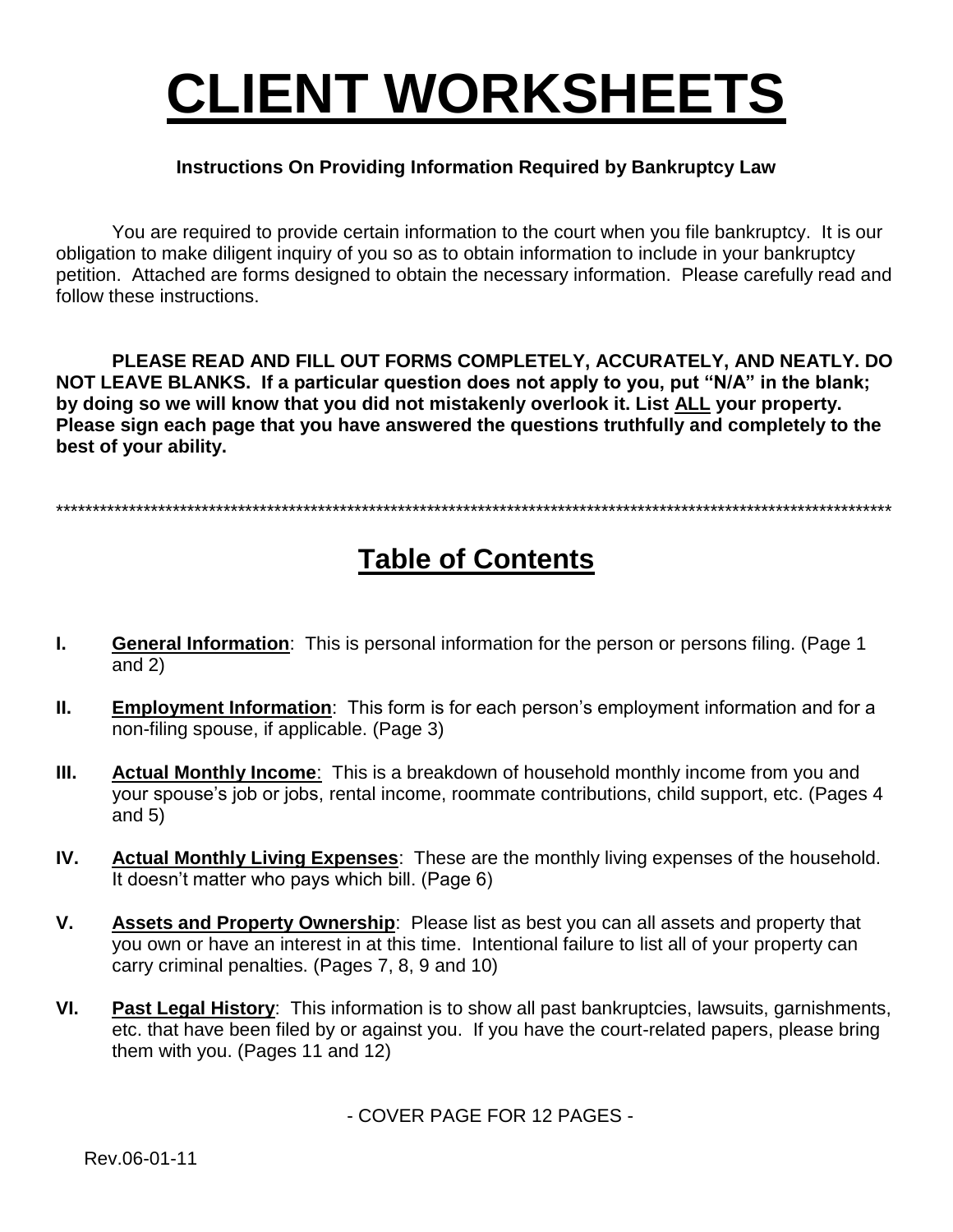# **I. General Information**

(Please print clearly or type)

| IF IGASC DIIIIL GIGALIY OF TYPG)<br>Today's Date____________                                                                                                          |                                                                                                                  |                                                                   |  |  |  |  |  |
|-----------------------------------------------------------------------------------------------------------------------------------------------------------------------|------------------------------------------------------------------------------------------------------------------|-------------------------------------------------------------------|--|--|--|--|--|
| Why have you come to us, and what would you most like us to do for you?                                                                                               |                                                                                                                  |                                                                   |  |  |  |  |  |
| ,我们也不能会有什么。""我们的人,我们也不能会有什么?""我们的人,我们也不能会有什么?""我们的人,我们也不能会有什么?""我们的人,我们也不能会有什么?""<br>,我们也不会有什么。""我们的人,我们也不会有什么?""我们的人,我们也不会有什么?""我们的人,我们也不会有什么?""我们的人,我们也不会有什么?""我们的人 |                                                                                                                  | <u> 1989 - Johann John Stone, Amerikaansk politiker (d. 1989)</u> |  |  |  |  |  |
| How did you hear about us?                                                                                                                                            |                                                                                                                  |                                                                   |  |  |  |  |  |
| Mail Advertisement (Allow Pages (Allow Pages Computer 2016) Sign<br>______ Former Client _______ Referral ______ Other: ____________________________                  |                                                                                                                  |                                                                   |  |  |  |  |  |
| If by referral, whom can we thank for referring you to us?<br><b>Full Name:</b>                                                                                       | and the control of the control of the control of the control of the control of the control of the control of the |                                                                   |  |  |  |  |  |
| <b>Marital Status:</b> _____Single; _____Married; _____Separated; ____Widowed; ___Divorced                                                                            |                                                                                                                  |                                                                   |  |  |  |  |  |
| Dependants living with you and/or claimed as tax exemptions                                                                                                           |                                                                                                                  |                                                                   |  |  |  |  |  |
|                                                                                                                                                                       |                                                                                                                  |                                                                   |  |  |  |  |  |
|                                                                                                                                                                       |                                                                                                                  |                                                                   |  |  |  |  |  |
|                                                                                                                                                                       |                                                                                                                  |                                                                   |  |  |  |  |  |
|                                                                                                                                                                       |                                                                                                                  |                                                                   |  |  |  |  |  |
|                                                                                                                                                                       |                                                                                                                  |                                                                   |  |  |  |  |  |
|                                                                                                                                                                       |                                                                                                                  |                                                                   |  |  |  |  |  |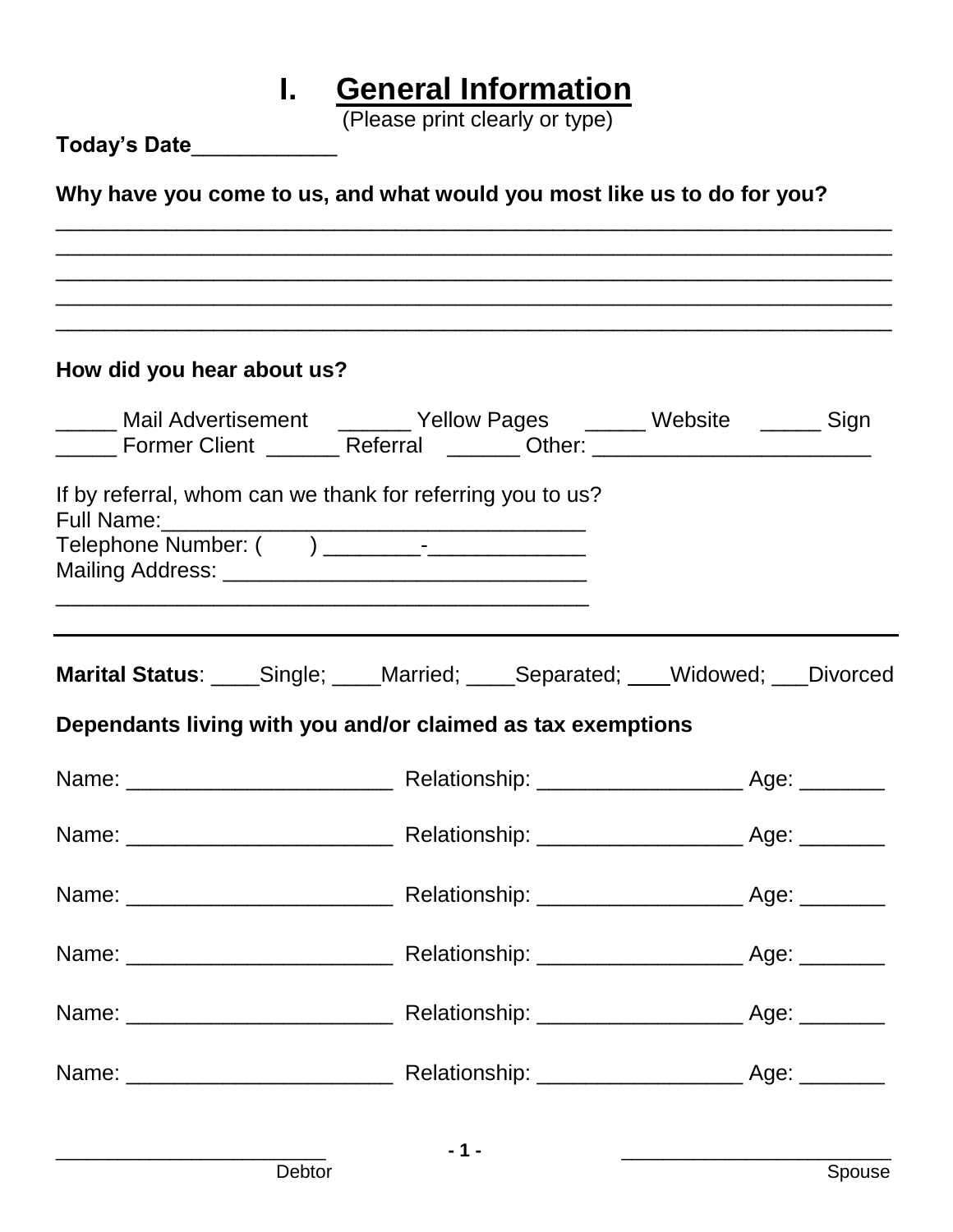## **GENERAL INFORMATION (continued)**

| <b>DEBTOR (If filing jointly, use husband as "Debtor")</b>                                 |                                                         |  |                                            |  |  |
|--------------------------------------------------------------------------------------------|---------------------------------------------------------|--|--------------------------------------------|--|--|
|                                                                                            |                                                         |  |                                            |  |  |
|                                                                                            |                                                         |  |                                            |  |  |
|                                                                                            |                                                         |  |                                            |  |  |
|                                                                                            |                                                         |  |                                            |  |  |
|                                                                                            |                                                         |  |                                            |  |  |
|                                                                                            |                                                         |  |                                            |  |  |
|                                                                                            | <b>SPOUSE (If filing jointly, use wife as "Spouse")</b> |  |                                            |  |  |
|                                                                                            |                                                         |  |                                            |  |  |
|                                                                                            |                                                         |  |                                            |  |  |
|                                                                                            |                                                         |  |                                            |  |  |
|                                                                                            |                                                         |  |                                            |  |  |
|                                                                                            |                                                         |  |                                            |  |  |
|                                                                                            |                                                         |  |                                            |  |  |
| OTHER NAMES: If you have gone by any other name in the past 8 years, please print name(s). |                                                         |  |                                            |  |  |
|                                                                                            |                                                         |  |                                            |  |  |
| PRIOR ADDRESSES: Please list all of your addresses for the last 3 years:                   |                                                         |  | <b>Period of Time</b><br><b>From</b><br>To |  |  |
|                                                                                            |                                                         |  |                                            |  |  |
|                                                                                            |                                                         |  |                                            |  |  |
|                                                                                            |                                                         |  |                                            |  |  |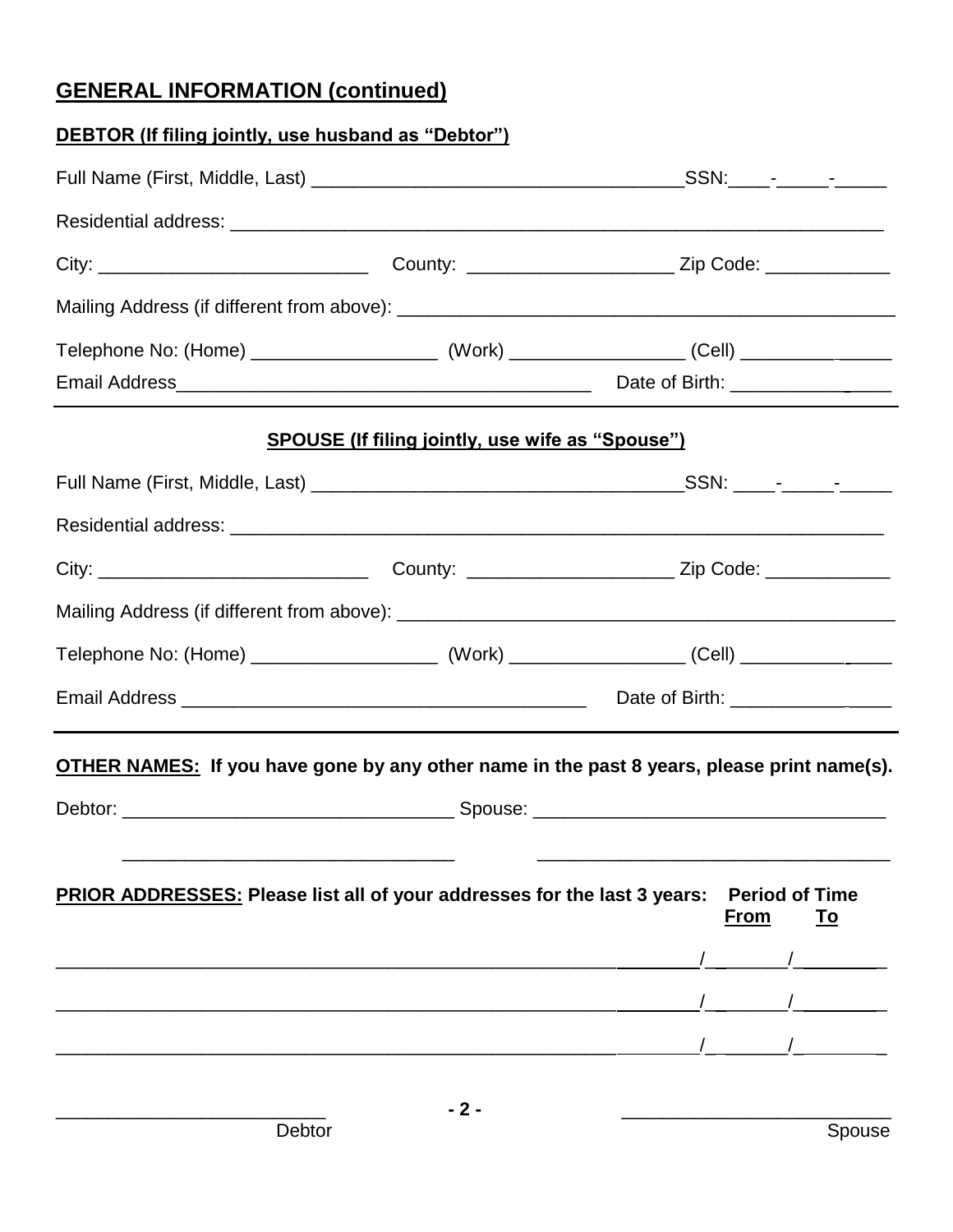#### **II. EMPLOYMENT INFORMATION**

|                             | <b>DEBTOR</b> |                                                                                                            |
|-----------------------------|---------------|------------------------------------------------------------------------------------------------------------|
|                             |               |                                                                                                            |
|                             |               | City ___________________________________State __________________Zip Code __________________________        |
|                             |               | Salary: ___________________________Pay Period __________________________Length of Employment _____________ |
|                             |               |                                                                                                            |
|                             |               |                                                                                                            |
| Second job: (If applicable) |               |                                                                                                            |
|                             |               |                                                                                                            |
|                             |               |                                                                                                            |
|                             |               | City ___________________________________State ___________________Zip Code _________________________        |
|                             |               |                                                                                                            |
|                             |               |                                                                                                            |
|                             |               |                                                                                                            |
|                             |               |                                                                                                            |
|                             |               |                                                                                                            |
|                             |               | City ___________________________________State __________________Zip Code __________________________        |
|                             |               | Salary: __________________________Pay Period ___________________________Length of Employment _____________ |
|                             |               |                                                                                                            |
|                             |               |                                                                                                            |
|                             |               |                                                                                                            |
|                             |               |                                                                                                            |
|                             |               |                                                                                                            |
| Second job: (If applicable) |               |                                                                                                            |
|                             |               |                                                                                                            |
|                             |               |                                                                                                            |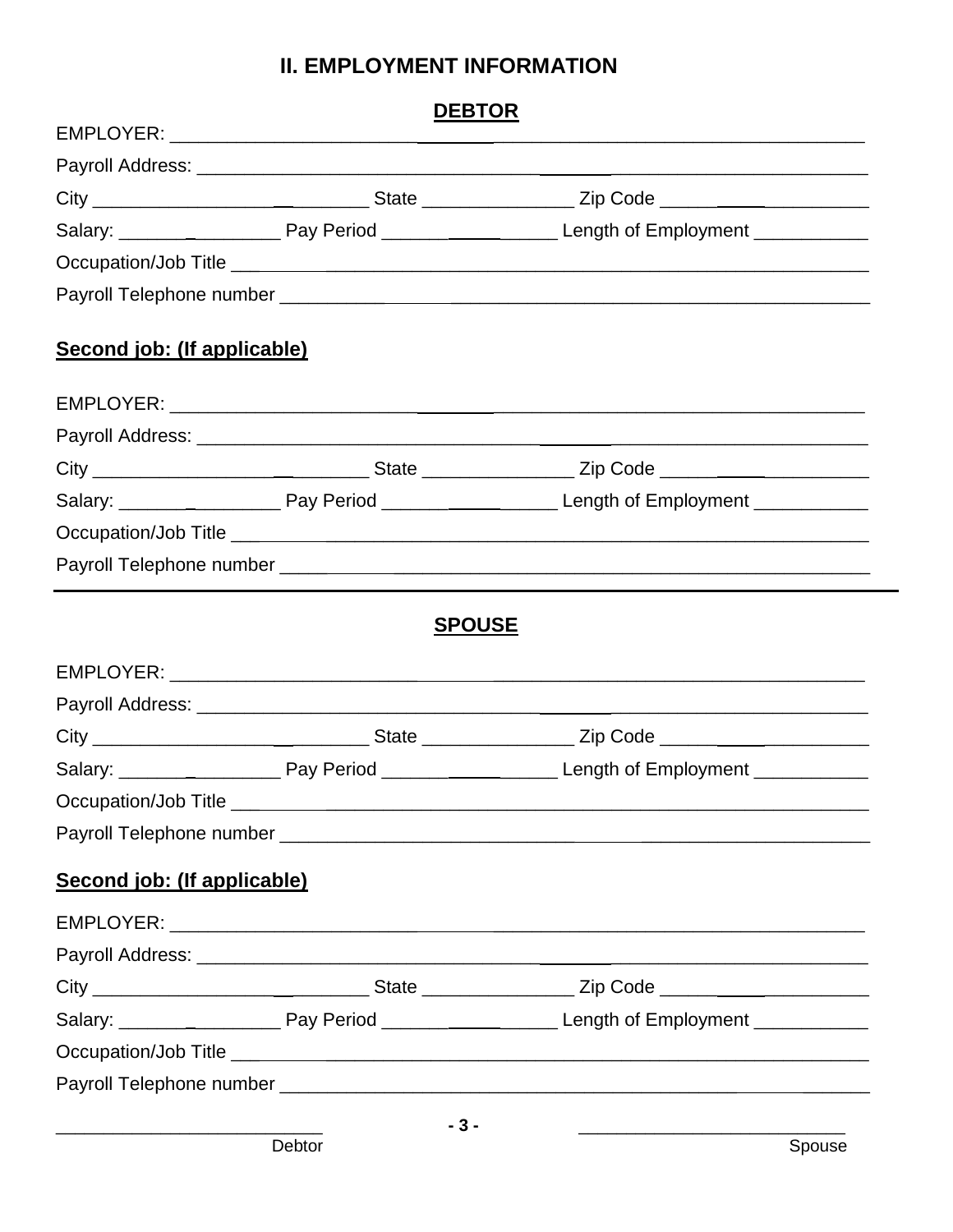## **III. ACTUAL MONTHLY INCOME**

#### **PAY PERIODS**

| <b>Debtor</b>                           | <b>Spouse</b>   |               |                                  |
|-----------------------------------------|-----------------|---------------|----------------------------------|
| <sub>___</sub> monthly                  | _______ monthly |               | Paid once each month-12 cks/yr.  |
| ___ semi-monthly _____ semi-monthly     |                 |               | Paid twice each month-24 cks/yr. |
| ____ bi-weekly _____ bi-weekly          |                 |               | Paid every other week-26 cks/yr. |
| ____ weekly                             | ______ weekly   |               | Paid once each week-52 cks/yr.   |
|                                         |                 | <b>Debtor</b> | <b>Spouse</b>                    |
| <b>GROSS PAY</b><br><b>PER PAYCHECK</b> |                 |               |                                  |
| Payroll deductions:                     |                 |               |                                  |
| - FICA (Soc. Sec.)                      |                 |               |                                  |
| - Federal tax                           |                 |               |                                  |
| - Medicare                              |                 |               |                                  |
| - State tax                             |                 |               |                                  |
| - Insurance                             |                 |               |                                  |
| - Savings/bonds                         |                 |               |                                  |
| - Uniform/union                         |                 |               |                                  |
| - Retirement                            |                 |               |                                  |
| - Retirement loan                       |                 |               |                                  |
| - Credit Union                          |                 |               |                                  |
| - Child support                         |                 |               |                                  |
| - Other                                 |                 |               |                                  |
| <b>TAKE HOME PAY</b>                    |                 |               |                                  |
| <b>PER PAYCHECK:</b>                    |                 |               |                                  |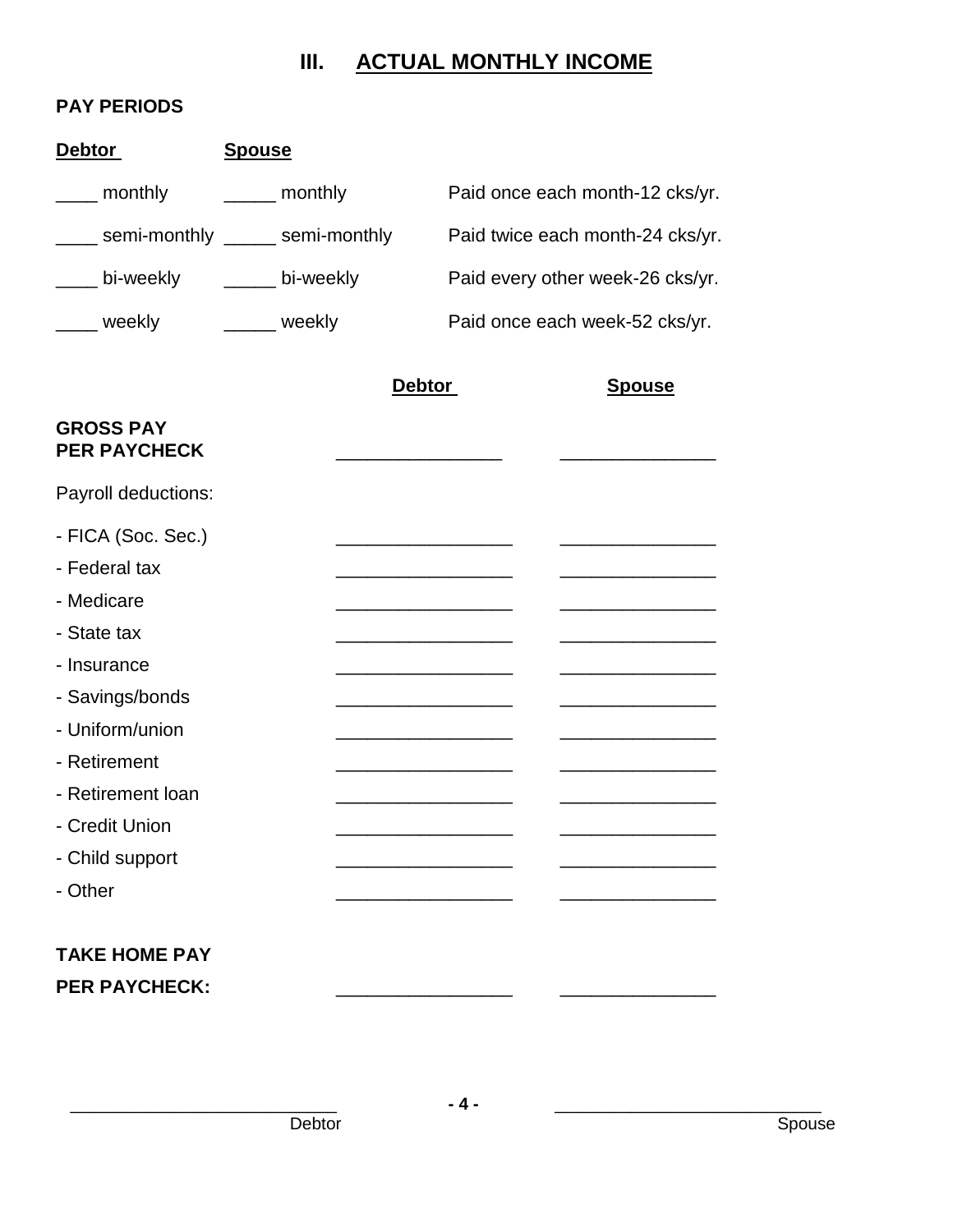## **OTHER MONTHLY INCOME**

|                                | <b>Debtor</b> | <b>Spouse</b> |
|--------------------------------|---------------|---------------|
| <b>Business</b>                |               |               |
| <b>Rental Income</b>           |               |               |
| Interest, Dividends, Royalties |               |               |
| Pension or retirement          |               |               |
| <b>Child/Spousal Support</b>   |               |               |
| <b>Social Security</b>         |               |               |
| <b>Unemployment Benefits</b>   |               |               |
| Any Other Income               |               |               |
| Any Other Income               |               |               |

Explain any anticipated increase or decrease in income of more than 10% in the next 12 months.

\_\_\_\_\_\_\_\_\_\_\_\_\_\_\_\_\_\_\_\_\_\_\_\_\_\_\_\_\_\_\_\_\_\_\_\_\_\_\_\_\_\_\_\_\_\_\_\_\_\_\_\_\_\_\_\_\_\_\_\_\_\_\_\_\_\_\_\_\_\_\_\_\_\_\_\_\_\_\_\_ \_\_\_\_\_\_\_\_\_\_\_\_\_\_\_\_\_\_\_\_\_\_\_\_\_\_\_\_\_\_\_\_\_\_\_\_\_\_\_\_\_\_\_\_\_\_\_\_\_\_\_\_\_\_\_\_\_\_\_\_\_\_\_\_\_\_\_\_\_\_\_\_\_\_\_\_\_\_\_\_

\_\_\_\_\_\_\_\_\_\_\_\_\_\_\_\_\_\_\_\_\_\_\_\_\_\_\_\_\_\_\_\_\_\_\_\_\_\_\_\_\_\_\_\_\_\_\_\_\_\_ \_

\_\_\_\_\_\_\_\_\_\_\_\_\_\_\_\_\_\_\_\_\_\_\_\_\_\_\_\_\_ \_\_\_

## **GROSS YEARLY INCOME**

|                | <b>Total Income</b> | <b>Total Income</b> | <b>Total Income</b> |
|----------------|---------------------|---------------------|---------------------|
|                | <b>Year To Date</b> | <b>Last Year</b>    | 2 Years Ago         |
| Debtor:        | \$                  | \$.                 |                     |
| <b>Spouse:</b> |                     |                     |                     |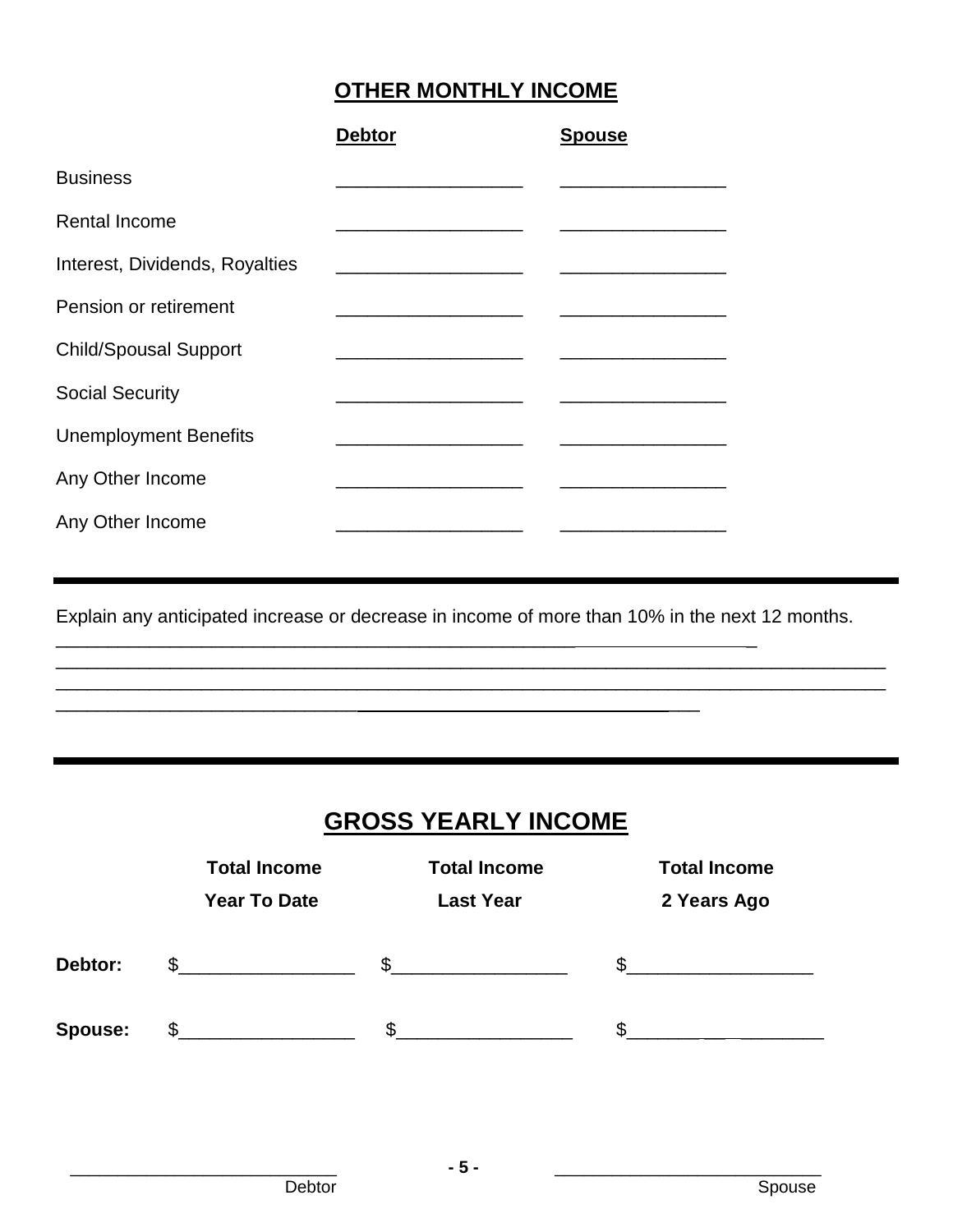### **IV. ACTUAL MONTHLY LIVING EXPENSES**

**EXPENSES:** Use per month figures for everything no matter who pays the bill.

#### **Examples:**

- (1) If expense is weekly, multiply that amount by 52 then divide by 12 to get monthly expense.
- $(2)$  If expense is every three  $(3)$  months, divide by 3 to get monthly amount
- (3) If expense is yearly divide that amount by 12 to get monthly amount

#### **HOUSEHOLD EXPENSES**

(Round off to nearest whole dollar amount)

| Rent or 1 <sup>st</sup> mortgage______________________<br>2 <sup>nd</sup> mortgage<br>the control of the control of the control of the control of the control of the control of | Auto Insurance                                                                                                                             |
|---------------------------------------------------------------------------------------------------------------------------------------------------------------------------------|--------------------------------------------------------------------------------------------------------------------------------------------|
|                                                                                                                                                                                 | Homeowner/renter ins.                                                                                                                      |
| Does mortgage payment include:                                                                                                                                                  |                                                                                                                                            |
| Insurance<br>Yes_______No _____                                                                                                                                                 |                                                                                                                                            |
| Property Taxes-Yes ________ No ______                                                                                                                                           | from payroll)                                                                                                                              |
|                                                                                                                                                                                 | Health Ins. (not<br><u> 1980 - Johann Stein, marwolaethau a bhann an t-Amhair an t-Amhair an t-Amhair an t-Amhair an t-Amhair an t-A</u>   |
| Electric bill<br><u> 1989 - Johann Barbara, martxa alemaniar a</u>                                                                                                              | deducted from payroll)                                                                                                                     |
| Gas bill (heating)<br><u> 1980 - Jan James James Barbara, político establecente de la propia de la propia de la propia de la propia de</u>                                      | Car/truck payment<br><u> 1990 - Johann John Stone, mars et al. (</u>                                                                       |
| Water/sewer<br><u> 1989 - Johann Barbara, martin basal da</u>                                                                                                                   | Car/truck payment<br><u> 1989 - Johann Barn, mars eta bainar eta baina eta baina eta baina eta baina eta baina eta baina eta baina e</u>   |
| Home telephone                                                                                                                                                                  | Alimony                                                                                                                                    |
| <b>Cell Phone</b><br><u> 1980 - Johann Barbara, martin amerikan ba</u>                                                                                                          | <b>Child Support</b>                                                                                                                       |
|                                                                                                                                                                                 |                                                                                                                                            |
| Cable                                                                                                                                                                           | <b>Yearly Property Tax</b>                                                                                                                 |
|                                                                                                                                                                                 | Amount                                                                                                                                     |
| Internet<br><u> 2000 - Jan James James Jan James James Jan James James James James James James James James James James James</u>                                                | Personal grooming<br><u> 1989 - Johann Harry Harry Harry Harry Harry Harry Harry Harry Harry Harry Harry Harry Harry Harry Harry Harry</u> |
| Home Maintenance ________________________                                                                                                                                       | Childcare                                                                                                                                  |
| (Repairs/upkeep)                                                                                                                                                                |                                                                                                                                            |
| Trash pickup                                                                                                                                                                    | Payments for                                                                                                                               |
|                                                                                                                                                                                 | Dependants not living at home                                                                                                              |
| Food/groceries                                                                                                                                                                  | Charity/Church                                                                                                                             |
| Clothing                                                                                                                                                                        | School lunches                                                                                                                             |
| Laundry/dry cleaning_______________________                                                                                                                                     | Other                                                                                                                                      |
|                                                                                                                                                                                 | Other                                                                                                                                      |
| Medical/dental exp.                                                                                                                                                             |                                                                                                                                            |
| Prescriptions (not paid by insurance)<br>Transportation                                                                                                                         | Other                                                                                                                                      |
| <u> 2000 - Jan James James Barbara, president eta probabilitar eta presidentzia eta presidentzia eta presidentzi</u><br>(Gas, oil changes, bus fare, etc.)                      |                                                                                                                                            |
|                                                                                                                                                                                 |                                                                                                                                            |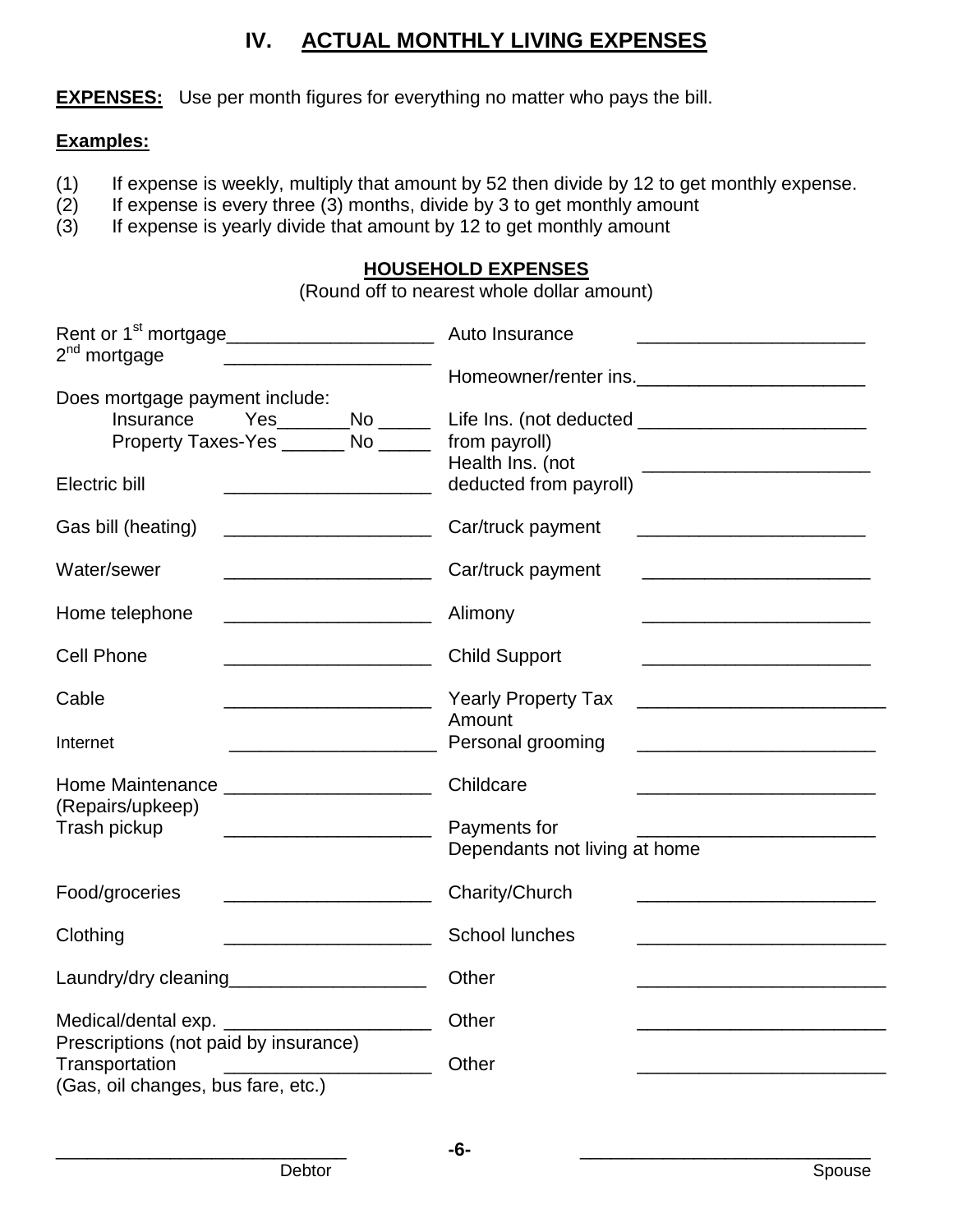## **V. ASSETS AND PROPERTY OWNERSHIP**

1. Please identify any house, mobile home or real estate that is in your name or that you may own or have any interest in whatsoever.

| <b>PROPERTY ADDRESS</b> | <b>DATE</b><br><b>PURCHASED</b> | <b>PUCHASE</b><br><b>PRICE</b> | <b>SALE</b><br><b>VALUE</b><br><b>NOW</b> | <b>TAX</b><br><b>VALUE</b> | <b>TOTAL</b><br><b>DEBT</b><br><b>OWED</b> |
|-------------------------|---------------------------------|--------------------------------|-------------------------------------------|----------------------------|--------------------------------------------|
|                         |                                 |                                |                                           |                            |                                            |
|                         |                                 |                                |                                           |                            |                                            |
|                         |                                 |                                |                                           |                            |                                            |

2. Please identify any cars, trucks, motorcycles, boats, campers, RV's, 4-wheelers, jet skis, wave runners, trailers or any other type of vehicle that is in your name or that you may own any interest in whatsoever.

| <b>TYPE OF</b><br><b>PROPERTY</b> | YR,<br><b>MAKE</b><br>&<br><b>MODEL</b> | <b>MILEAGE</b> | <b>DATE</b><br><b>PURCHASED</b> | IN<br><b>WHOSE</b><br><b>NAME</b> | <b>SALE</b><br><b>VALUE</b><br><b>NOW</b> | <b>TOTAL</b><br><b>DEBT</b><br><b>OWED</b> |
|-----------------------------------|-----------------------------------------|----------------|---------------------------------|-----------------------------------|-------------------------------------------|--------------------------------------------|
|                                   |                                         |                |                                 |                                   |                                           |                                            |
|                                   |                                         |                |                                 |                                   |                                           |                                            |
|                                   |                                         |                |                                 |                                   |                                           |                                            |
|                                   |                                         |                |                                 |                                   |                                           |                                            |
|                                   |                                         |                |                                 |                                   |                                           |                                            |
|                                   |                                         |                |                                 |                                   |                                           |                                            |

\_\_\_\_\_\_\_\_\_\_\_\_\_\_\_\_\_\_\_\_\_\_\_\_\_\_\_\_ **-7-** \_\_\_\_\_\_\_\_\_\_\_\_\_\_\_\_\_\_\_\_ \_\_\_\_\_\_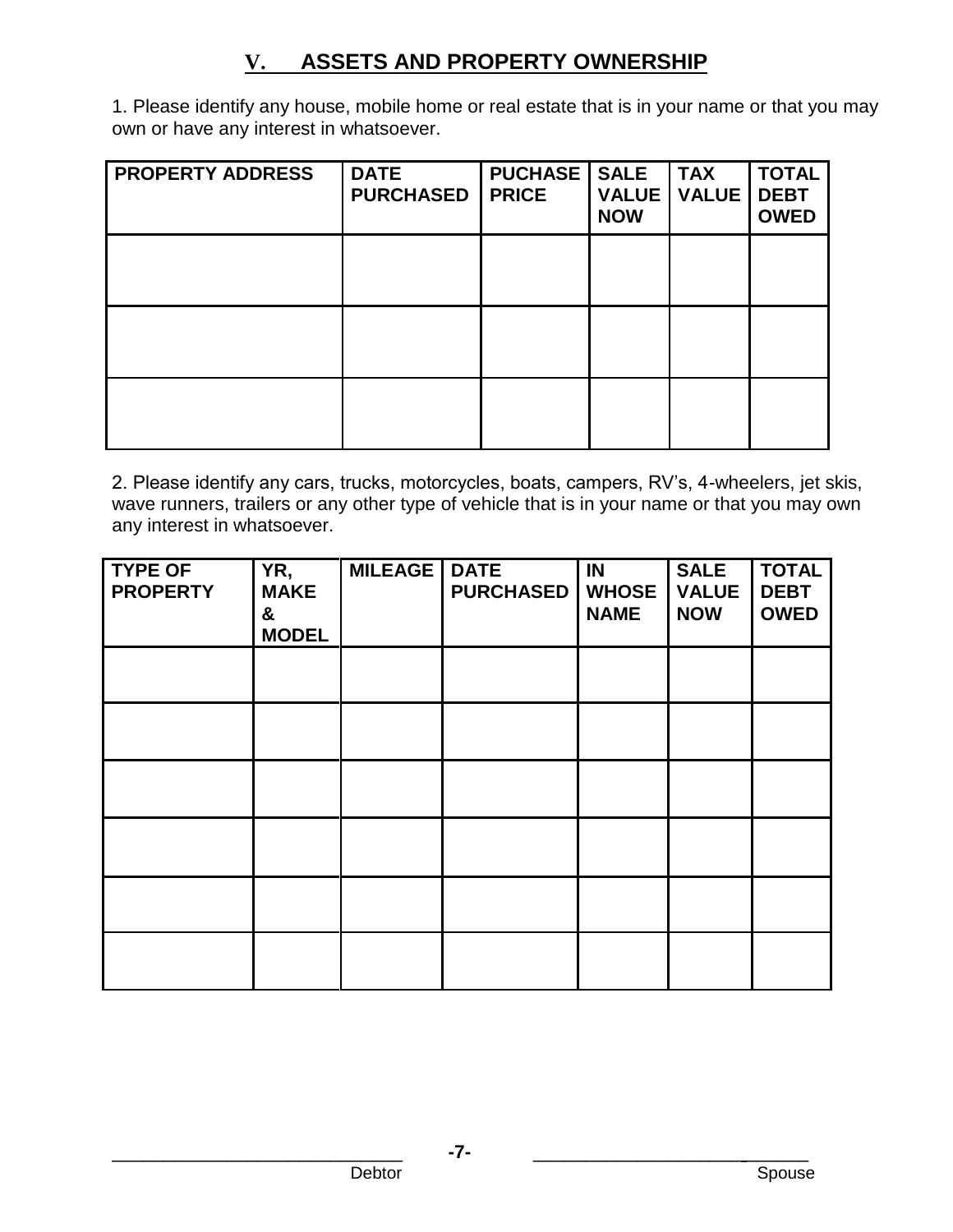3. Please identify any bank accounts, credit union accounts, money market accounts or other financial accounts that have your name on them or that you may have any interest in whatsoever even if your name is not on the account.

| <b>NAME OF BANK, CREDIT</b><br><b>UNION, OR OTHER</b><br><b>ENTITY</b> | <b>CHECKING,</b><br><b>SAVINGS</b><br><b>OR MONEY</b><br><b>MARKET?</b> | <b>IN WHOSE</b><br><b>NAME?</b> | <b>CURRENT</b><br><b>BALANCE</b> | <b>ANY CREDIT</b><br><b>CARDS OR</b><br><b>LOANS WITH</b><br><b>THIS LENDER?</b> |
|------------------------------------------------------------------------|-------------------------------------------------------------------------|---------------------------------|----------------------------------|----------------------------------------------------------------------------------|
|                                                                        |                                                                         |                                 |                                  |                                                                                  |
|                                                                        |                                                                         |                                 |                                  |                                                                                  |
|                                                                        |                                                                         |                                 |                                  |                                                                                  |
|                                                                        |                                                                         |                                 |                                  |                                                                                  |

3. Please identify any retirement, pension plan or educational savings plan in which you participate. (Example: 401k, 403b, stock purchase, savings bonds, profit sharing, education accounts, etc.)

| <b>NAME OF</b><br><b>FINANCIAL</b><br><b>INSTITUTION</b> | <b>TYPE</b><br><b>OF</b><br><b>PLAN</b> | <b>ARE YOU STILL</b><br><b>CONTRIBUTING?</b> | <b>CURRENT</b><br><b>BALANCE</b> | IN<br><b>WHOSE</b><br><b>NAME</b> | <b>ANY</b><br><b>LOANS</b><br><b>AGAINST</b><br><b>PLAN?</b> |
|----------------------------------------------------------|-----------------------------------------|----------------------------------------------|----------------------------------|-----------------------------------|--------------------------------------------------------------|
|                                                          |                                         |                                              |                                  |                                   |                                                              |
|                                                          |                                         |                                              |                                  |                                   |                                                              |
|                                                          |                                         |                                              |                                  |                                   |                                                              |
|                                                          |                                         |                                              |                                  |                                   |                                                              |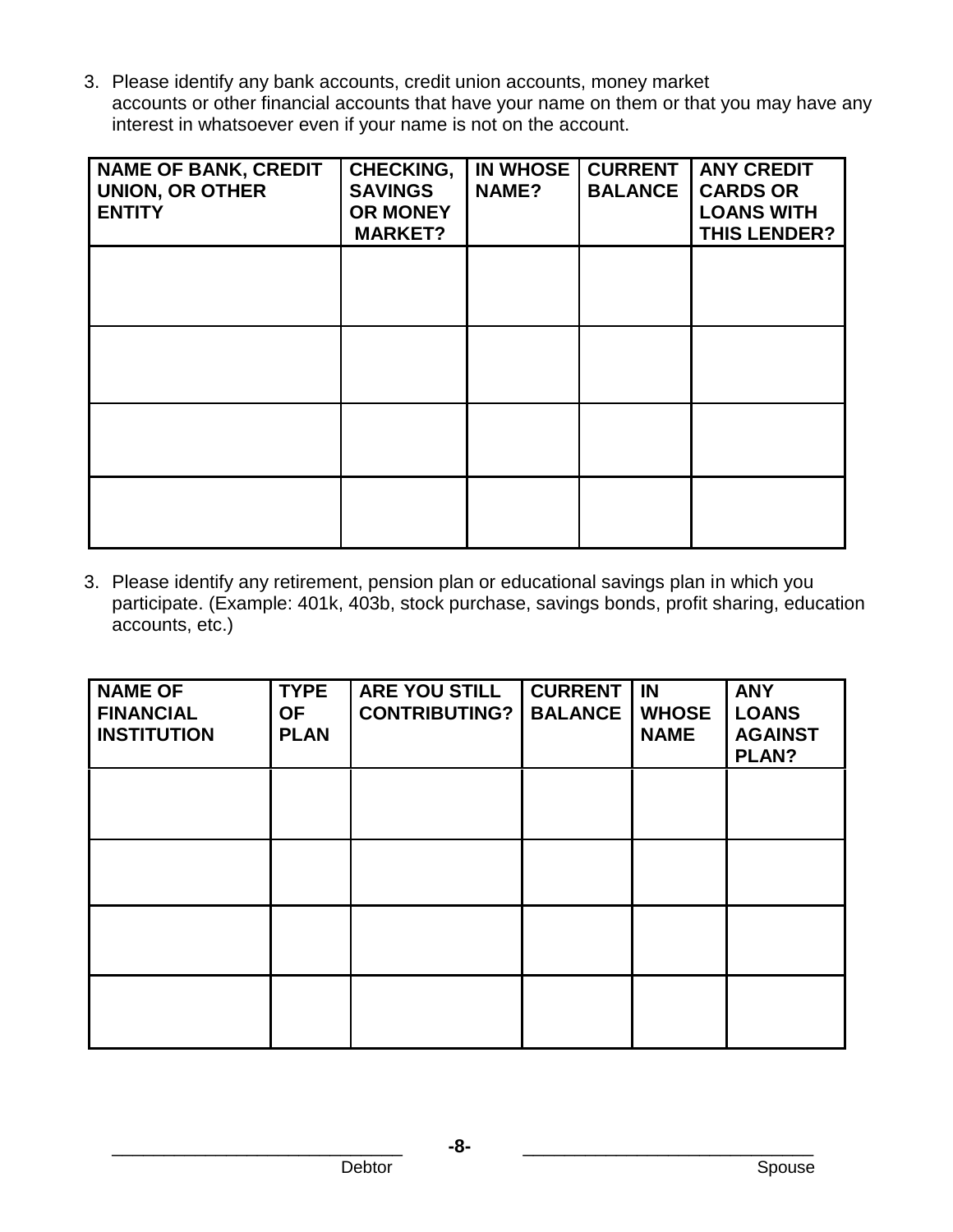#### **OTHER PERSONAL PROPERTY**

For each type of property listed below that you own or have an interest in, list the value and the description. **DO NOT** value your property at the price you paid for the item. But **DO** value it as **used** property and what it would cost to replace it if you were to purchase it from a used property retail merchant. Some examples of used property retail merchants are: the Goodwill Store, Salvation Army Store, pawnshops, etc. If you don't know the value, put a question mark in that block. No need to include a description on the shaded boxes; otherwise include a description. Do not leave any value box blank. Put a number, a zero, a question mark or N/A (Not Applicable).

|     | <b>Type of Property</b>                                                         | <u>Value</u> | <b>Description</b> |
|-----|---------------------------------------------------------------------------------|--------------|--------------------|
| 1.  | Cash on hand and in<br>your pockets                                             |              |                    |
| 2.  | Money in checking, savings, or other<br>financial accounts (list bank accounts) |              |                    |
| 3.  | Security deposits (utility companies, and<br>landlords, etc.)                   |              |                    |
|     |                                                                                 |              |                    |
| 4.  | Living room furniture & furnishings                                             |              |                    |
| 5.  | Bedroom #1 furniture and furnishings                                            |              |                    |
| 6.  | Bedroom #2 furniture and furnishings                                            |              |                    |
| 7.  | Bedroom #3 furniture and furnishings                                            |              |                    |
| 8.  | Bedroom #4 furniture and furnishings                                            |              |                    |
| 9.  | Dining room furniture and furnishings                                           |              |                    |
| 10. | Kitchen appliances, dishware,<br>cookware, etc.                                 |              |                    |
| 11. | Home electronics (TV, DVD player,<br>VCR, and systems, etc.)                    |              |                    |
| 12. | Washer/dryer                                                                    |              |                    |
| 13. | Home office furniture/equipment                                                 |              |                    |
| 14. | Outdoor furniture/tools                                                         |              |                    |
| 15. | Property in storage                                                             |              |                    |
| 16. | Total of lines 4 Through 15                                                     |              |                    |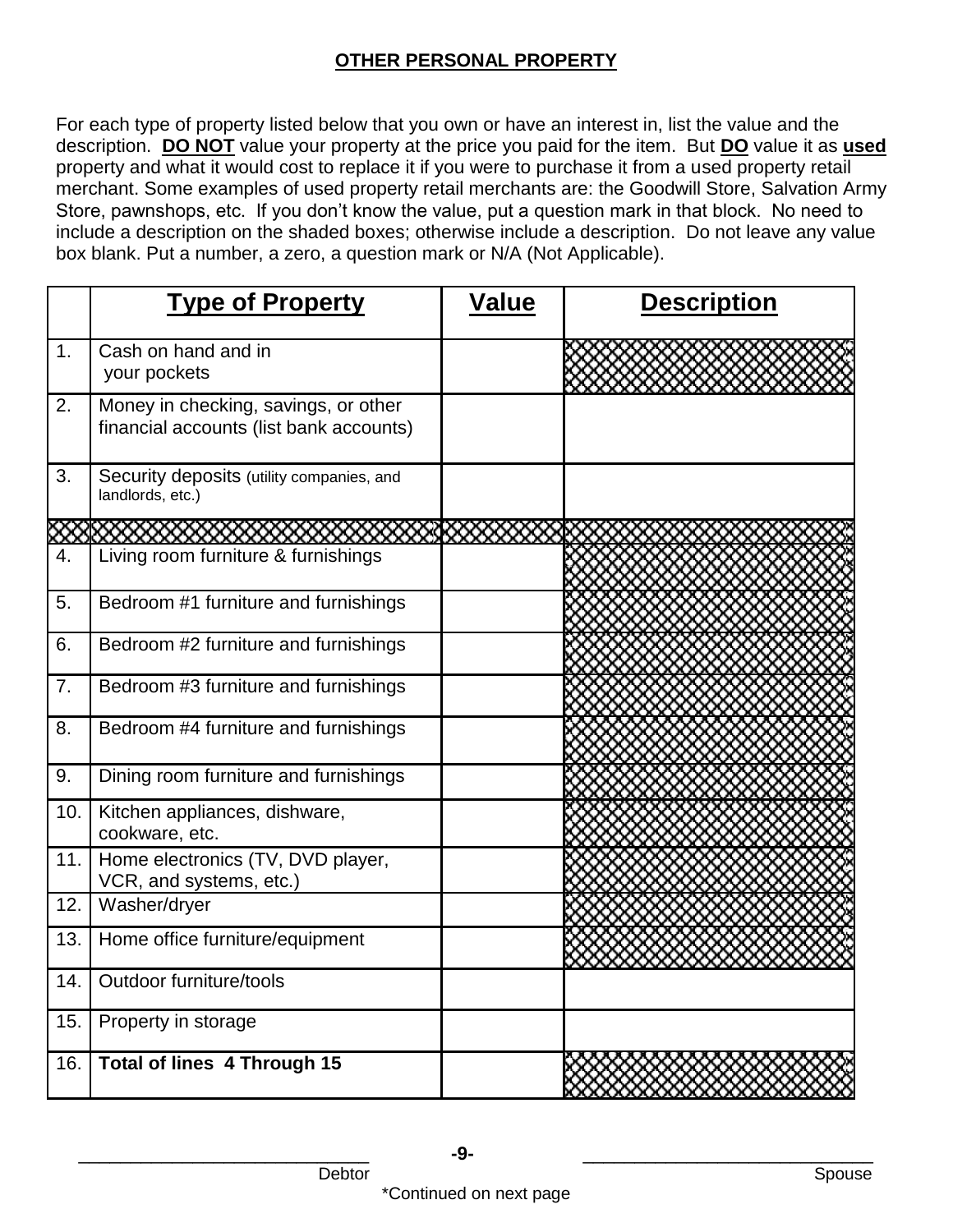| <b>Type of Property</b>                                                                                                             | <b>Value</b> | <b>Description</b> |
|-------------------------------------------------------------------------------------------------------------------------------------|--------------|--------------------|
| Books, pictures and collectibles,                                                                                                   |              |                    |
| DVDs, records, tapes, CDs,                                                                                                          |              |                    |
| games                                                                                                                               |              |                    |
| Clothing                                                                                                                            |              |                    |
| Furs and Jewelry                                                                                                                    |              |                    |
| Firearms, sport & hobby<br>equipment                                                                                                |              |                    |
|                                                                                                                                     |              |                    |
| Interests in insurance policies                                                                                                     |              |                    |
| Annuities (regular payments<br>from an insurance policy or<br>pension plan)                                                         |              |                    |
| Pension, Profit Sharing, 401(k),<br><b>IRA</b>                                                                                      |              |                    |
| Stock and Interests in business                                                                                                     |              |                    |
| Government and corporate<br>bonds                                                                                                   |              |                    |
| Anyone owe you alimony,<br>maintenance or other support?                                                                            |              |                    |
| Anyone owe you money?<br>(Include product liability, medical<br>malpractice or accident claims,<br>personal loans to friends, etc.) |              |                    |
| Equitable or future interests                                                                                                       |              |                    |
| Are you the beneficiary of a<br>deceased person's estate?                                                                           |              |                    |
| Patents, copyrights, licenses<br>and franchises                                                                                     |              |                    |
| Boats and aircraft                                                                                                                  |              |                    |
| Office equipment and                                                                                                                |              |                    |
| machinery, inventory                                                                                                                |              |                    |
| Animals                                                                                                                             |              |                    |
| Farm Equipment                                                                                                                      |              |                    |
| Property held for you by<br>someone else?                                                                                           |              |                    |
| Any other property anywhere of<br>any type                                                                                          |              |                    |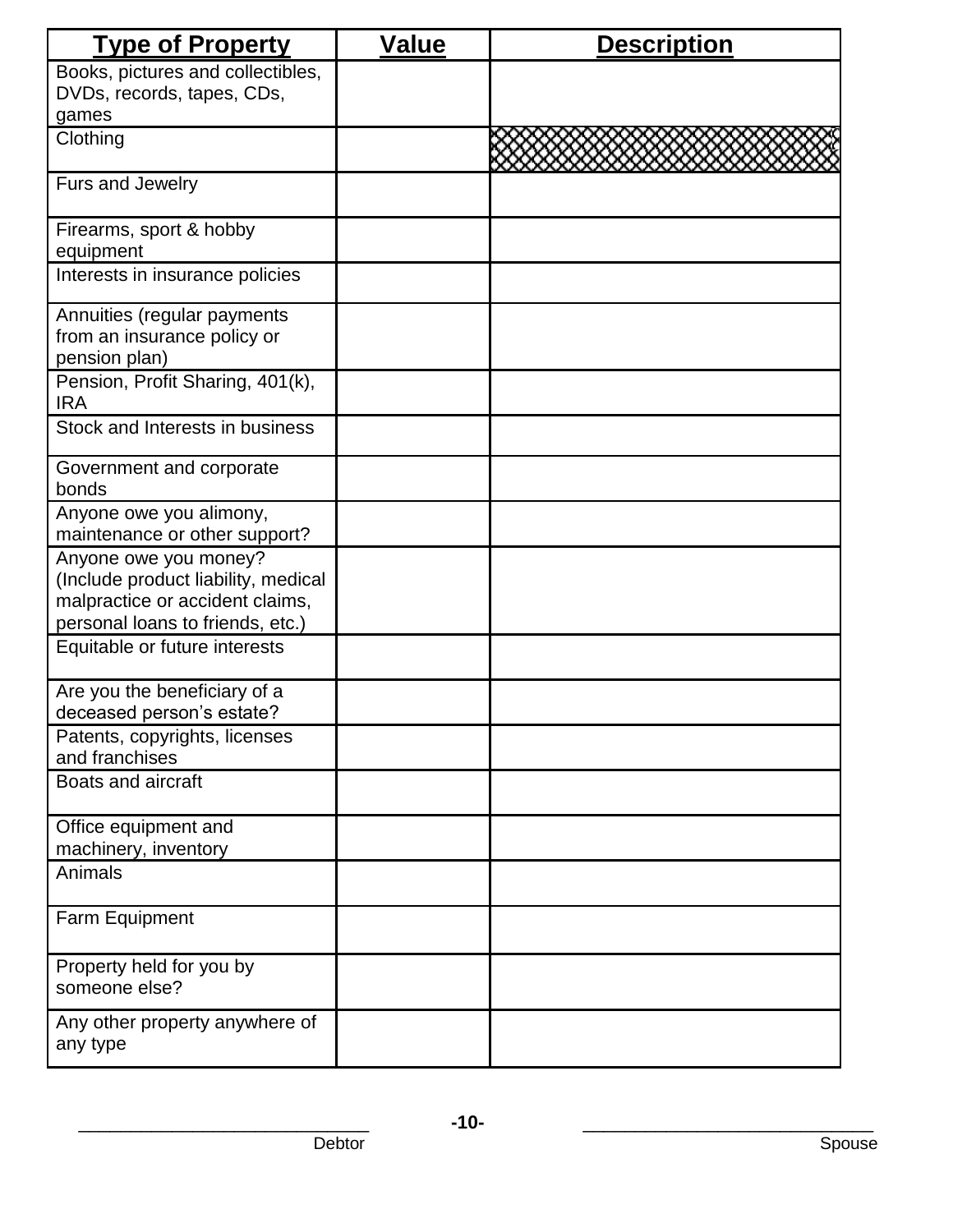## **PAST LEGAL HISTORY**

**Have you ever filed a Chapter 7, Chapter 13, or any type of bankruptcy before? \_\_\_\_\_\_\_ If yes, please fill in the information below.**

| <b>TYPE OF</b><br><b>BANKRUPTCY</b> | <b>DATE</b><br><b>FILED</b> | <b>WHERE AND</b><br><b>WHEN WAS IT</b><br><b>FILED</b> | <b>WAS CASE</b><br><b>COMPLETED &amp;</b><br><b>YOU RECEIVED A</b><br><b>DISCHARGE?</b><br><b>DATE ?</b> | <b>WAS CASE</b><br><b>DISMISSED</b><br><b>BEFORE</b><br><b>COMPLETION?</b><br><b>IF SO WHEN</b> | <b>CASE NO.</b> | <b>FORMER</b><br><b>BANKRUPTCY</b><br><b>ATTORNEY</b> |
|-------------------------------------|-----------------------------|--------------------------------------------------------|----------------------------------------------------------------------------------------------------------|-------------------------------------------------------------------------------------------------|-----------------|-------------------------------------------------------|
|                                     |                             |                                                        |                                                                                                          |                                                                                                 |                 |                                                       |
|                                     |                             |                                                        |                                                                                                          |                                                                                                 |                 |                                                       |
|                                     |                             |                                                        |                                                                                                          |                                                                                                 |                 |                                                       |

**Has a lawsuit ever been filed against you? \_\_\_\_\_\_ If yes, please fill in the information below.**

| LAWSUIT FILED AGAINST YOU<br><b>BY WHOM?</b> | <b>REASON FOR LAWSUIT</b><br>AND DATE LAWSUIT WAS<br><b>SERVED ON YOU</b> | <b>COUNTY</b><br><b>WHERE</b><br><b>FILED</b> | <b>CASE</b><br><b>NUMBER</b> | <b>STATUS</b><br><b>NOW</b> |
|----------------------------------------------|---------------------------------------------------------------------------|-----------------------------------------------|------------------------------|-----------------------------|
|                                              |                                                                           |                                               |                              |                             |
|                                              |                                                                           |                                               |                              |                             |
|                                              |                                                                           |                                               |                              |                             |

\_\_\_\_\_\_\_\_\_\_\_\_\_\_\_\_\_\_\_\_\_\_\_\_\_\_\_ \_\_\_\_\_\_\_\_\_\_\_\_\_\_\_\_\_\_\_\_ \_\_\_\_\_\_